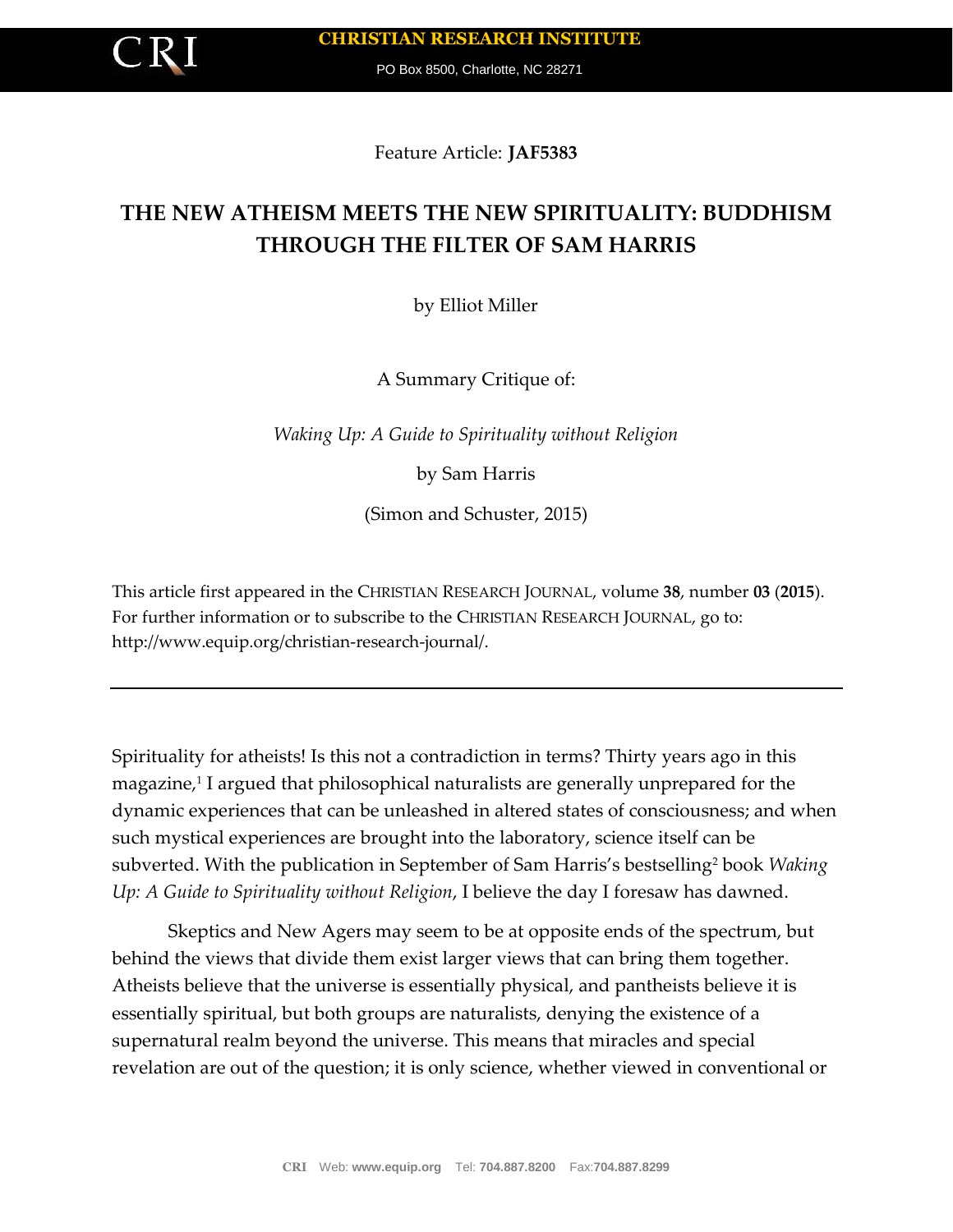esoteric/occult terms, that has the potential to unlock the secrets of existence and to transform man from a vulnerable primate to a virtual god.

The one big difference between them is that atheists tend to be rationalists (for whom reason is the ultimate authority) while pantheists tend to be mystics (for whom intuition is the ultimate authority). But even here, both rationalists and mystics are subjectivists, looking to themselves to determine truth rather than yielding to an objective authority. Both camps also therefore tend to be humanists, adhering to situation ethics and seeing politics from similar socially progressive perspectives.

With so many points of contact in their worldviews and values, if the rationalism of enough secularists were compromised by flirtation with mysticism, many would naturally drift into the pantheistic camp, and a true skeptic could become increasingly hard to find. Although this result was not Sam Harris's intention, his book has already set such a transition into motion, and I see little reason to doubt it will continue.

### **THE IRONY OF IT ALL**

As one of the "Four Horsemen of the Non-Apocalypse," Sam Harris (along with Richard Dawkins, the late Christopher Hitchens, and Daniel Dennett) helped launch and fuel the new atheist movement with best-selling books such as *The End of Faith* (W. W. Norton and Company, 2005) and *Letter to a Christian Nation* (Vintage, 2006). Although more tolerant skeptics sometimes disagree with Harris's aggressive antitheist approach, more militant ones tend to view him as a hero and devour each of his new books. This is why I was particularly interested to see how his *Guide to Spirituality* would be received by the secular community.

An Internet search reveals that Harris has started quite a conversation. Unsurprisingly, many atheists are not going to consider spirituality no matter who is selling it, but many more are giving it a second look.<sup>3</sup> This is not to deny that some atheists were exploring spirituality prior to Harris's book,<sup>4</sup> but Harris has brought the conversation to the front burner. From now on, a strong precedent exists for skeptics to explore spirituality: if one of the Four Horsemen can pursue mystical enlightenment, then so can you!

So how did an avowed atheist such as Harris develop an interest in spirituality? Actually, Harris is finally writing about something he has been actively pursuing since his college years. In 1987, he took the drug ecstasy (MDMA) with a friend and was overwhelmed with a sense of universal love. This led him down the well-trod path of first experimenting with psychedelics such as psilocybin and LSD, and then dropping out of college to pursue enlightenment at the feet of Hindu and Buddhist meditation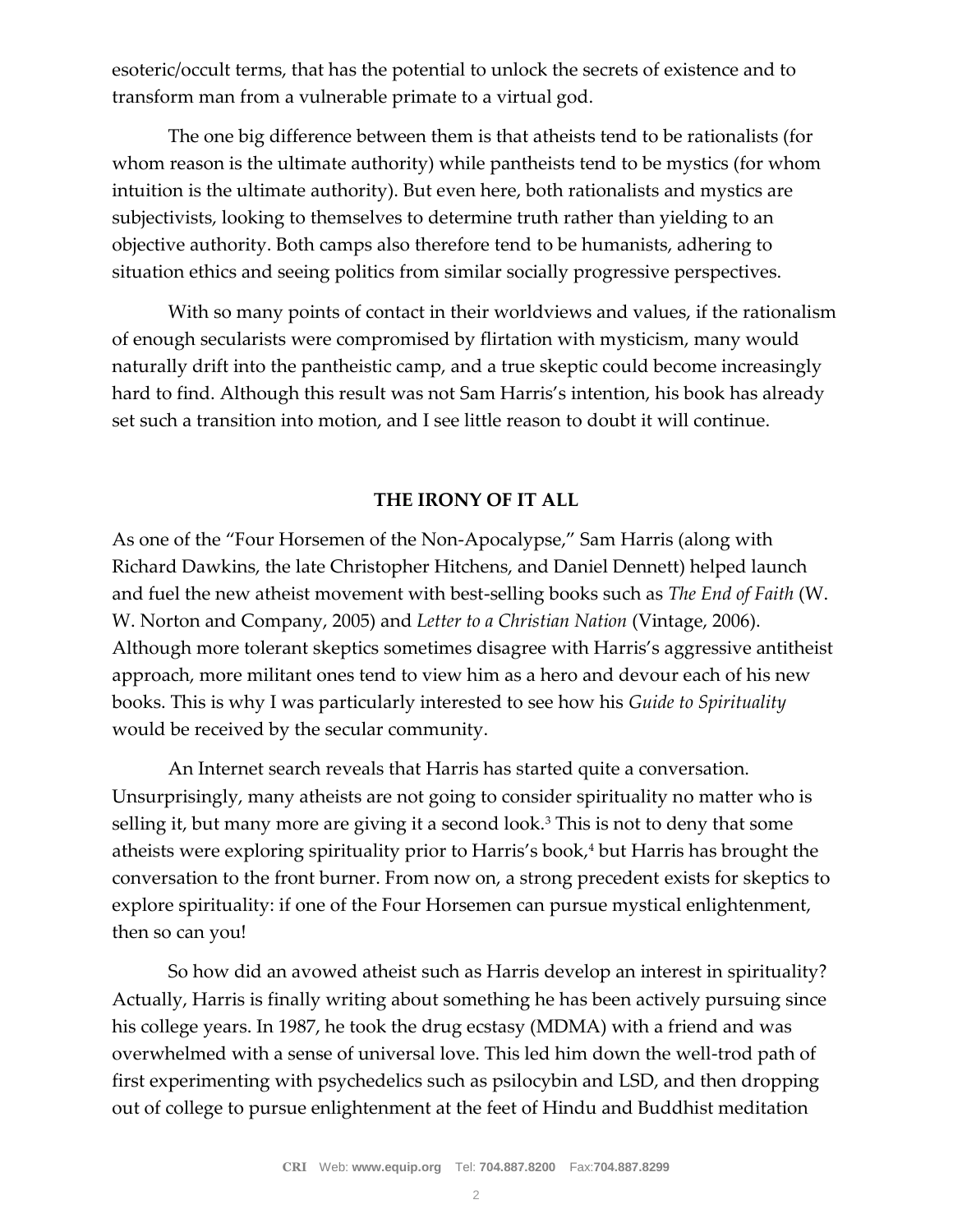masters in India and Nepal. Roughly a decade later, he returned to Los Angeles and completed his BA in philosophy in 2000.

It was only after the 9/11 terrorist attacks that Harris's convictions about the dangers of religion, particularly theistic religion, seemed so confirmed that he felt compelled to publish them. But his belief in the value of meditation never wavered, and it was the interplay of these contrasting beliefs that led him to do doctoral research in cognitive neuroscience at UCLA, where he received his PhD in 2009.

#### **SPIRITUALITY FOR SKEPTICS**

Harris assures his readers that his "bullshit detector" remains well calibrated. He further assures them that nothing in the book needs to be accepted on faith. All his assertions can be tested in the laboratory of their own lives (p. 7).

Harris insists that spirituality must be distinguished from religion because people of every faith, and of none, have the same spiritual experiences of selftranscending love, ecstasy, inner light, and so forth, but their religious doctrines are mutually exclusive (8–9). For Harris, self-transcendence means experientially grasping that the "the feeling that we call 'I' is an illusion." He defines spirituality as "deepening that understanding, and repeatedly cutting through the illusion of the self" (9).

#### **Harris's Stripped-Down Version of Buddhism**

Harris is a Buddhist, and the spirituality he offers his readers is a stripped-down or secularized version of Buddhism. While Buddhist doctrine is incredibly complex and has many diverse expressions, at its core are the discoveries that Siddhartha Gautama (the Buddha, ca. sixth to fifth centuries BC) formulated as the Four Noble Truths and the Eightfold Path. The truths are that (1) all of life involves suffering; (2) the cause of suffering is desire (not only for things but, more fundamentally, for life as a separate individual or ego); (3) suffering ceases when desire ceases; and (4) the cessation of desire and, with it, suffering, is found by following the Eightfold Path, which consists of developing right under standing, right intention, right speech, right action, right livelihood, right effort, right mindfulness, and right concentration.

Buddhism is essentially an anthropocentric (man-centered), autosoteric (selfsaving) system developed to address the problem of human suffering. It has been called "the most radical system of self-deliverance ever conceived in the world."<sup>5</sup> The Sanskrit adjective translated "right" means "complete" or "perfect," and the goal of the Eightfold Path is nothing less than complete self-mastery in the areas of wisdom, ethics, and mental practice.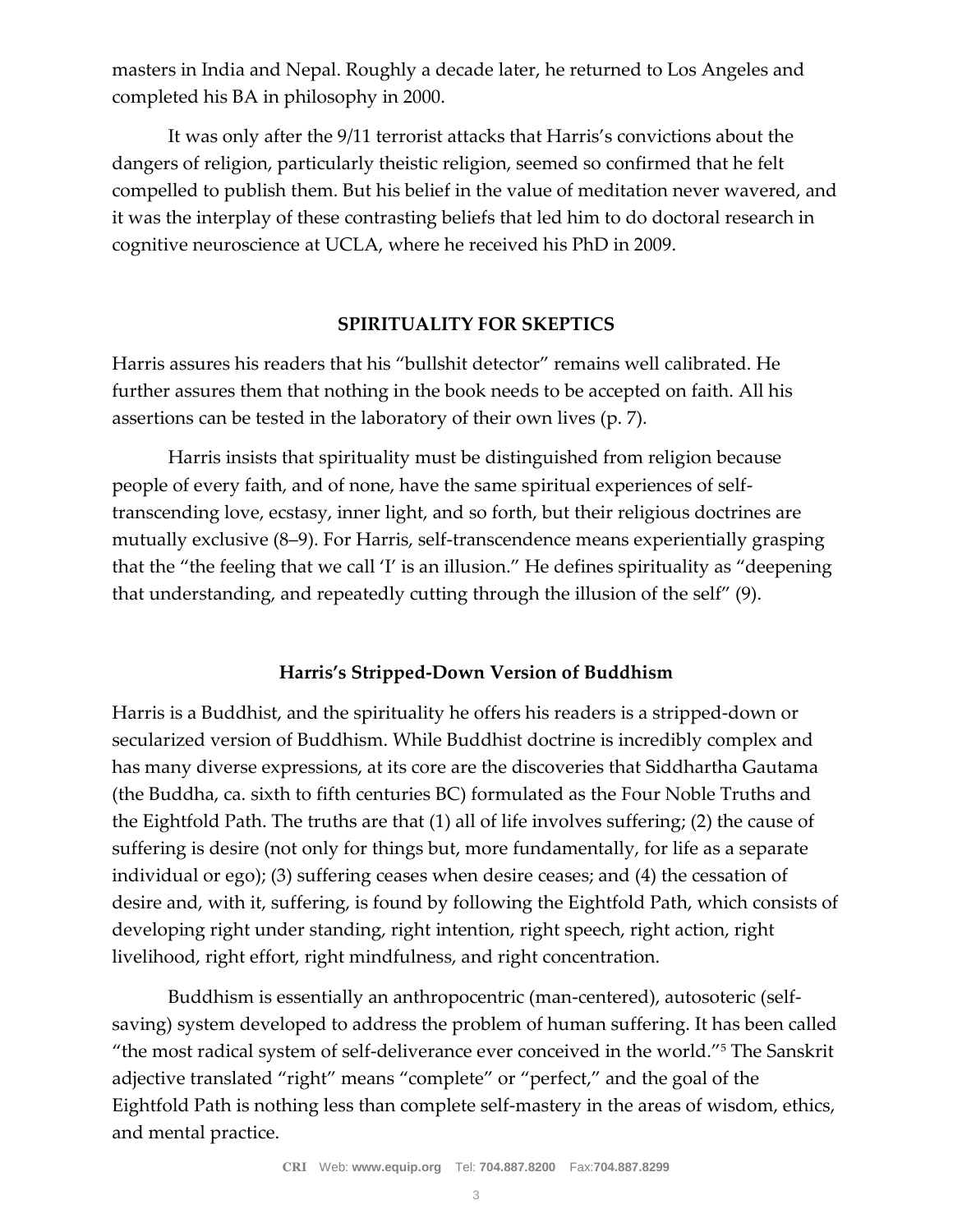Great stress is placed on the final two traits: "mindfulness" involves the practice of learning to be a detached observer of one's own thoughts, feelings, reactions, and so forth, while "concentration" refers to the practice in daily meditation of single-focused absorption in one's contemplative object until both thoughts and sense of self cease.

When the Eightfold Path is successfully followed, the practitioner achieves Nirvana, which in this life means the extinguishing of desire, suffering, and the sense of individual self, and after this life it means the extinguishing of karma, reincarnation, and individual existence, but not necessarily consciousness itself.

Buddhism is compatible with some forms of atheism, pantheism, and polytheism (but not theism); it must be recalled, however, that it was formulated against the backdrop of a Hindu worldview and therefore its doctrines and practices fit best in that context. In the Buddhist system, as formulated from the Buddha on down, there is no way that salvation could be achieved in one lifetime, and so the doctrine of reincarnation is essential to classical Buddhism. Yet, this belief is modified by the Buddhist doctrine of no-self, in which the individual ego is illusory: it is not a soul but rather an aggregate of traits determined and fueled by the force of karma (volitional cause and effect) that passes from one life to the next.

As a secularist, Harris cannot endorse the doctrine of reincarnation in any form, and so his version of Buddhism is not fully formed and therefore seems rather limp. Nonetheless, the spirituality that he offers to his readers is essentially Buddhistic.

Harris notes that life's pleasures are fleeting and our desires are fickle, leaving us in a state of *dissatisfaction* (which he believes better conveys the meaning of the Sanskrit word normally translated "suffering" [38]). He does not dispute that some Christians, Muslims, and Jews experience self-transcendence, but he says this is largely despite, not because of, their faiths' doctrines. He observes, "One can speak about Buddhism shorn of its miracles and irrational assumptions. The same cannot be said of Christianity or Islam" (23). He further notes that "many Westerners have recognized this and have been relieved to find a spiritual alternative to faith-based worship. It is no accident that most of the scientific research now done on meditation focuses primarily on Buddhist techniques" (28).

Harris affirms that "the reality of your life is always now. And to realize this, we will see, is liberating. In fact, I think there is nothing more important to understand if you want to be happy in this world" (33). He further explains, "The difference I am describing is not a matter of achieving a new conceptual understanding or of adopting new beliefs about the nature of reality. The change comes when we experience the present moment prior to the arising of thought" (36–37). He acknowledges that thought is essential to human functioning, but "our habitual identification with thought— that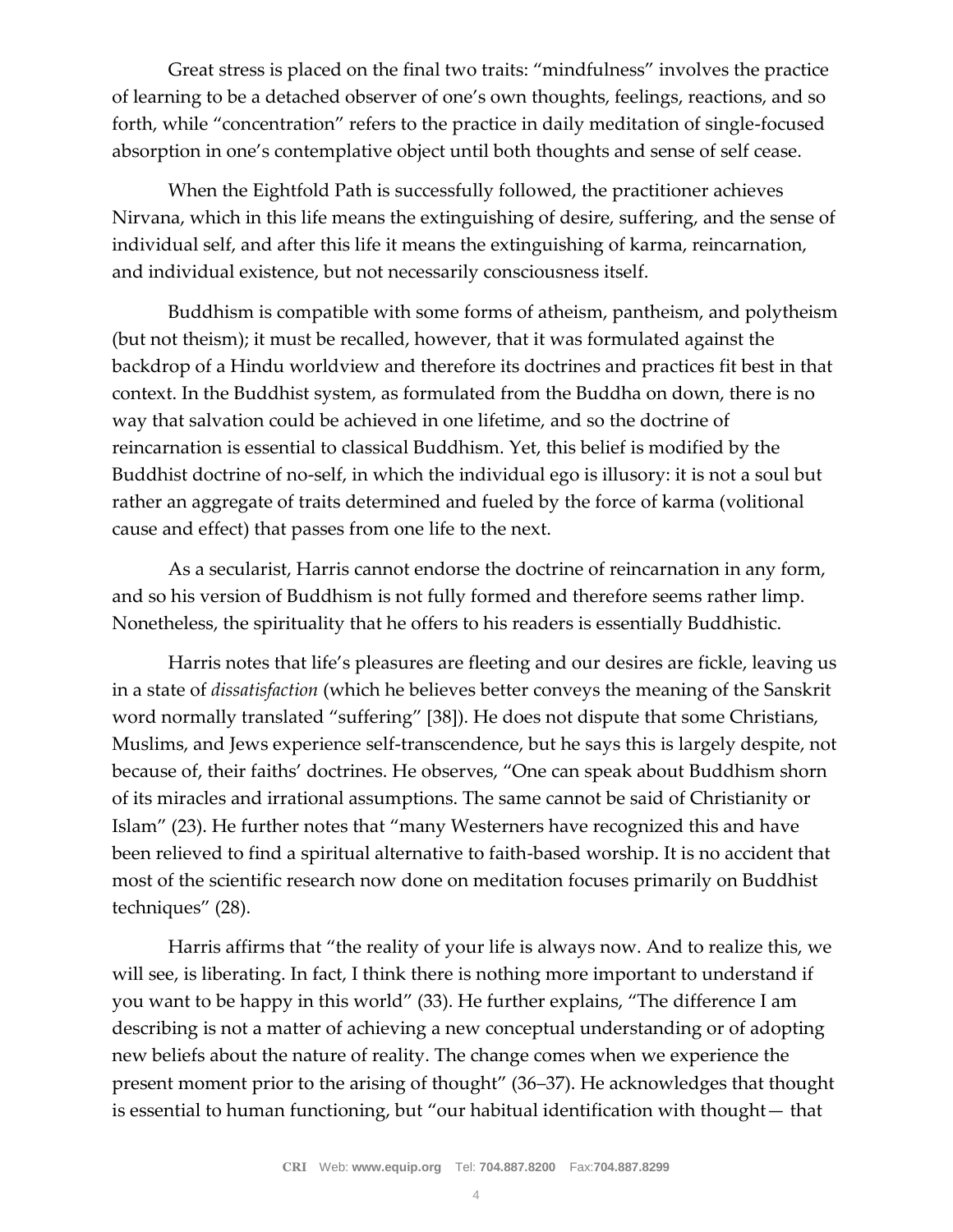is, our failure to recognize thoughts as thoughts, as appearances in consciousness—is a primary source of human suffering. It also gives rise to the illusion that a separate self is living inside one's head" (100).

Harris's assault on the human ego is central and repeated. He grants that even if you don't believe the self exists, "you almost certainly feel like an internal self in almost every waking moment. And yet, however one looks for it, this self is nowhere to be found. It cannot be seen amid the particulars of experience, and it cannot be seen when experience itself is viewed as a totality. However, its absence can be found—and when it is, the feeling of being a self disappears" (91–92).

In good Buddhist fashion, Harris's assault on the ego is also an assault on the soul. He draws on his past brain research to deliver what he considers a fatal blow: "Much of what makes us human is generally accomplished by the right side of the brain. Consequently, we have every reason to believe that the disconnected right hemisphere is independently conscious and that the divided brain harbors two distinct points of view. This fact poses an insurmountable problem for the notion that each of us has a single, indivisible self—much less an immortal soul" (69).

In Harris's formulation, the spiritual equation for solving the human problem is simple: no thought = no self = transcendence = happiness. To achieve this, he recommends various forms of Buddhist meditation and offers exercises for some of them. He makes no promise of perfect enlightenment but says "the realistic goal to be attained" is "a capacity to be free in this moment, in the midst of whatever is happening. If you can do that, you have already solved most of the problems you will encounter in life" (49).

#### **The Place of Consciousness in Harris's Worldview**

From my standpoint, the big question was how Harris understands enlightenment. Fortunately, he speaks right to the subject: "It is quite possible to lose one's sense of being a separate self and to experience a kind of boundless, open awareness—to feel, in other words, at one with the cosmos. This says a lot about the possibilities of human consciousness, but it says nothing about the universe at large. And it sheds no light at all on the relationship between mind and matter" (43–44).

Harris thus retains his secularist bona fides by resisting the mystical temptation to embrace pantheism (the universe and God are ultimately identical) and vitalism (life is a nonphysical principle in the universe). He also expresses skepticism about neardeath experiences and the miraculous claims of gurus.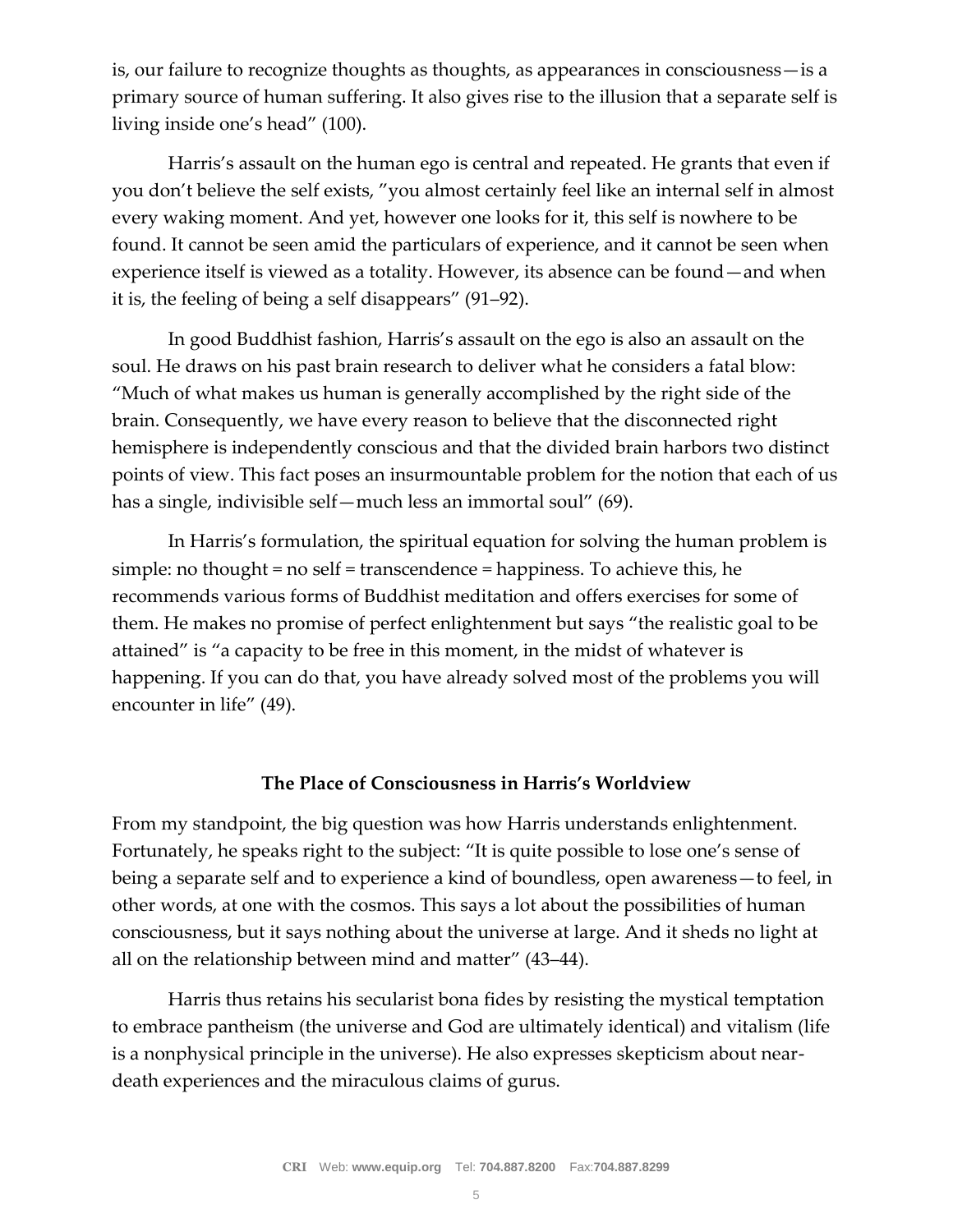Nonetheless, a dyed-in-the-wool materialist would still be troubled by some of Harris's positions. While denying vitalism, he simultaneously argues that every effort he has seen by neuroscientists and philosophers to explain the emergence and nature of consciousness in strictly physical terms fails. He further affirms that consciousness is "the one thing in this universe that cannot be an illusion" (53). He holds consciousness to be a mystery, perhaps a brute fact of nature that simply cannot be explained (56–57).

For Harris, consciousness is the basis of all human value and ethics (77–78). He argues that the impenetrability of consciousness to objective, causal explanation means that the only way science can explain it is by means of something akin to his definition of spirituality: "Only consciousness can know itself—and directly, through first-person experience. It follows therefore that rigorous introspection—'spirituality' in the widest sense of the term—is an indispensable part of understanding the nature of the mind"  $(61–62)$ .

As I noted thirty years ago, because naturalists do not recognize the limits of science (the physical world), they can easily go beyond those limits and attempt to do science in a realm of experience that is by nature psychological, spiritual, and intensely subjective. Mysticism by nature conveys a sense of absolute certainty based on direct experience that is not demonstrable scientifically and is unamicable to scientific objectivity. The scientist immersed in it can lose his tether, as the consciousness and dolphin researcher John Lilly (on whom the novel/film *Altered States* was based) did, no longer able to recognize the difference between sound scientific research and mindwarping self-experimentation. What Harris is laying the foundation for here appears to be exactly that.

#### **HAS HARRIS DELIVERED WHAT HE PROMISED?**

Materialism leaves a spiritual void, and Harris is to be commended for recognizing and attempting to fill it. He is doing his best to offer skeptics a spiritual path that will not lead them away from skepticism. The question is: can a materialist embrace Eastern spirituality without compromising his materialism? If anyone could succeed at such a project, it would be Harris, but I will demonstrate that Harris has failed to deliver the promised goods.

# **Does Harris Accurately Define Spirituality?**

I find Harris's extremely narrow definition of spirituality presumptuous (and we Christians are supposed to be the exclusive ones!). In my own lectures on spirituality, $\rm ^6$  I have been careful to acknowledge that the subject is understood in many different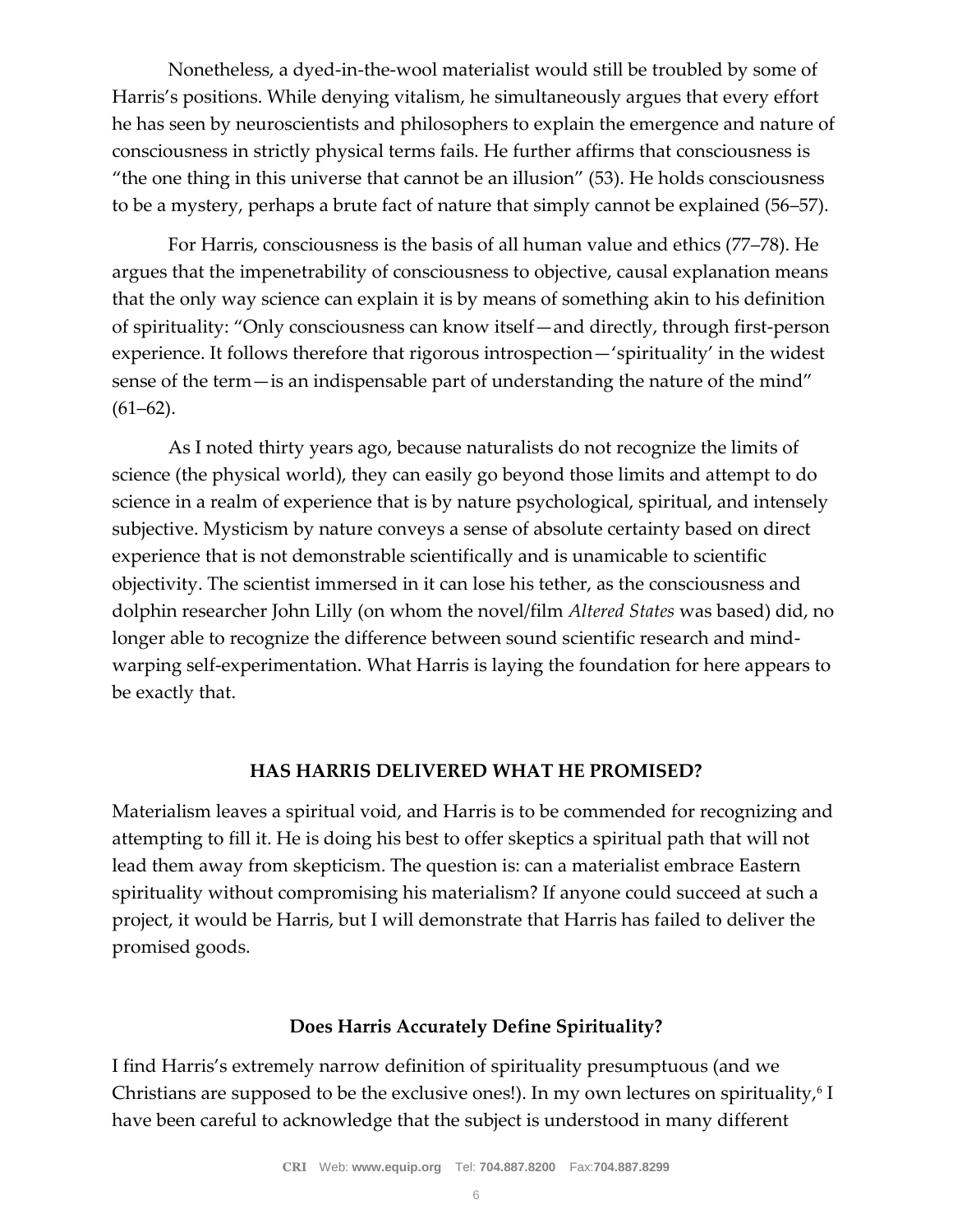ways. I offer a definition that can be applied to all these paths: "The way we live out our approach to the transcendent or Ultimate Reality, including spiritual or devotional practices, code of behavior, and lifestyle."

Harris acknowledges the occurrence of spirituality in Christianity in only those rare instances where it fits his definition. So the Christian's lifelong pursuit of an increasingly close relationship with God and increasing conformity to the image of Christ is not spirituality!

# **Is Harris Really Offering "Spirituality without Religion"?**

It is no surprise that Harris and other atheists have adopted Buddhism to explore spirituality, since it explicitly rejects the notion of a creator God. He and the other Westerners he references like to fancy that it is scientific and not religious, but historically Buddhism is a religion nonetheless. Religions vary greatly, and only a few claim divine revelation as their basis, but they all are based on metaphysical presuppositions and offer a complete life path to salvation from humanity's fundamental problem(s), however defined. This is so much more than science or a psychotherapeutic methodology could legitimately claim.

Buddhism also, of course, has no shortage of masters, disciples, monastics, temples, shrines, scriptures, doctrines, traditions, paraphernalia (e.g., prayer wheels and beads), and other features that help define it squarely as a religion, and no Buddhist practitioner can completely avoid such elements, as Harris himself admits (e.g., 137–38). So, Harris could accurately have titled his book, *Spirituality without God*, but the title *Spirituality without Religion* is very misleading.

The union of spirituality and skepticism that Harris seeks to achieve seems unsustainable. In the context of pantheistic monism, where all is consciousness, and consciousness is Ultimate Reality, the doctrine of no-self makes sense. We should not identify with our illusory ego but rather with the infinite consciousness that is our true essence. But without a nonmaterialistic metaphysical context to put it in, what does selftranscendence mean? What is this consciousness that he values so highly, and why should anyone else value it? Why is identifying with it better than having an abiding sense of self?

There seems to be an irreconcilable tension between first agreeing with materialist scientists that there is no evidence for consciousness apart from the brain and then maintaining that science cannot account for subjectivity or consciousness, and that this is where all value lies. To suggest that consciousness is simply an unexplainable mystery is intellectual laziness. What should constitute compelling proof for a nonphysical dimension to reality is arbitrarily taken off the table so that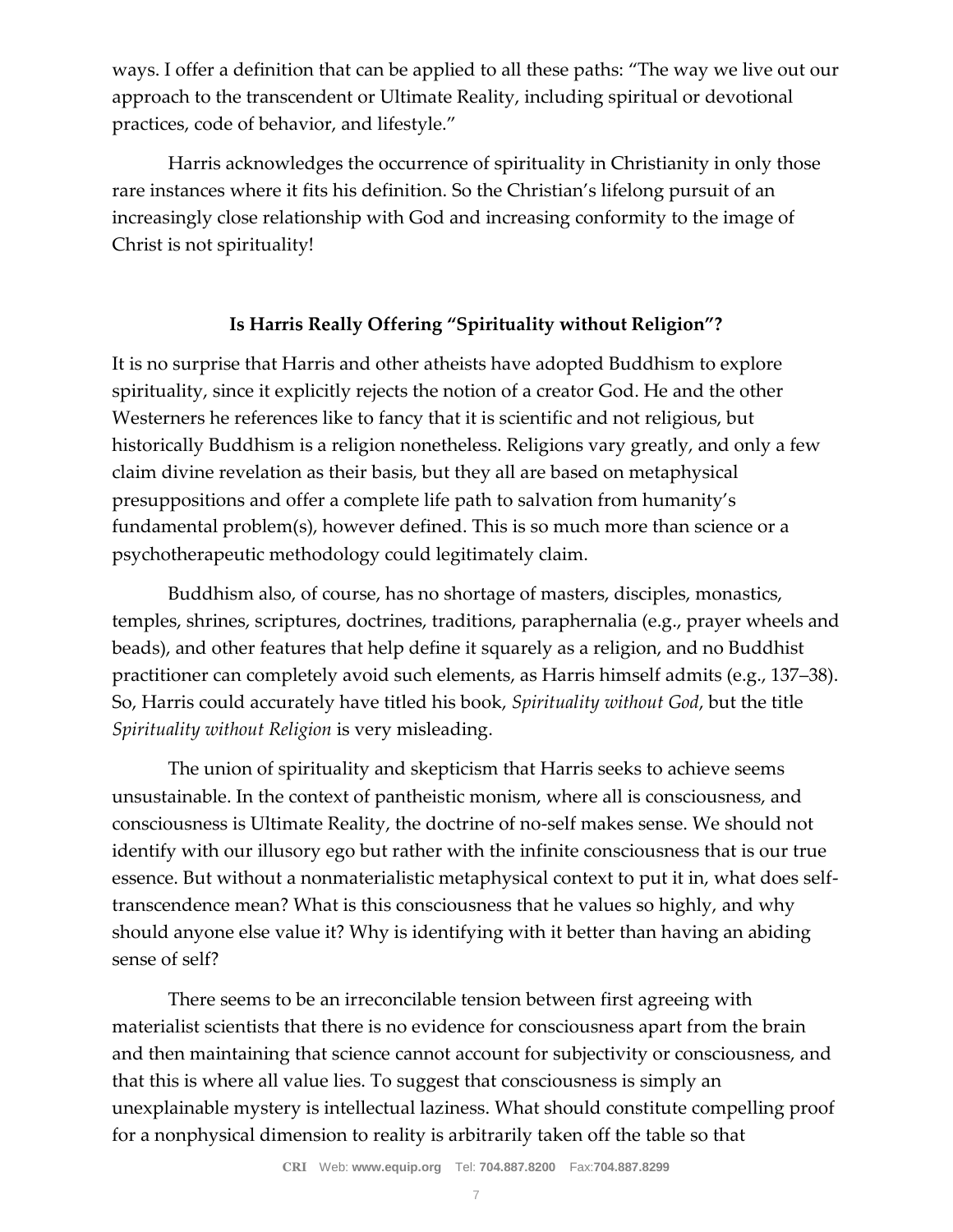materialists can go on with their business as usual. Such circular reasoning—assuming the physicalism that you have yet to prove—results in invincible ignorance.

But at times Harris rather sounds like a closet pantheist. If consciousness is not the essence of Ultimate Reality, what is the reality that Harris tells us "we are always and everywhere in the presence of"—that we "wake up to from the dream of being merely ourselves" (206)? If questions about the meaning of life and our purpose on earth "are some of the great, false questions of religion" (202), and "the cosmos is vast and appears indifferent to our mortal schemes" (206), then how can Harris claim that "every present moment of consciousness is profound. In subjective terms, each of us is identical to the very principle that brings value to the universe" (206)?

It is more than a little debatable whether Harris succeeds at remaining secular while immersing himself in such mysticism, but if he does, it is at the price of coherence. No wonder he proceeds to advise his readers, "Experiencing this directly not merely thinking about it—is the true beginning of spiritual life." Indeed, the less thinking Harris and his readers do about this marriage of materialism and mysticism, the longer they will be able to postpone the inevitable divorce. And with that, Harris closes his book in true evangelistic flair: "Open your eyes and see." If anyone doubted that the celebrated atheist Sam Harris has written a book to convert secularists to religion, this should settle it.

## **Can Harris's Prescription Really Cure What Ails Us?**

Harris proposes that what comes natural to human beings (thinking) is a problem, and the answer lies in fighting against nature to suspend our thoughts. We need not accept this proposition on faith, Harris avers. Once we stop thinking, we will know the truth. This is a lot for a thinking person to swallow.

Harris invariably describes the sense of self as a "feeling." This seems arbitrary. Is the sense of self primarily a feeling to you, or is it an awareness of yourself as a human being with both the universal attributes of personality and a very specific history and individualized traits and capacities?

Once again, Harris's position is incoherent. This is demonstrated inescapably by his continual references to "I" and "me" throughout his narrative. There seems to be a reality underlying Harris's quest for self-transcendence that remains constant no matter how his experiences change, and this provides a framework for the discussion. It is only because Harris settles for a superficial definition of self that he can so easily cast it aside. Nonetheless, he cannot consistently live this belief out. The effort simply reduces him to a level of absurdity and hopeless self-contradiction.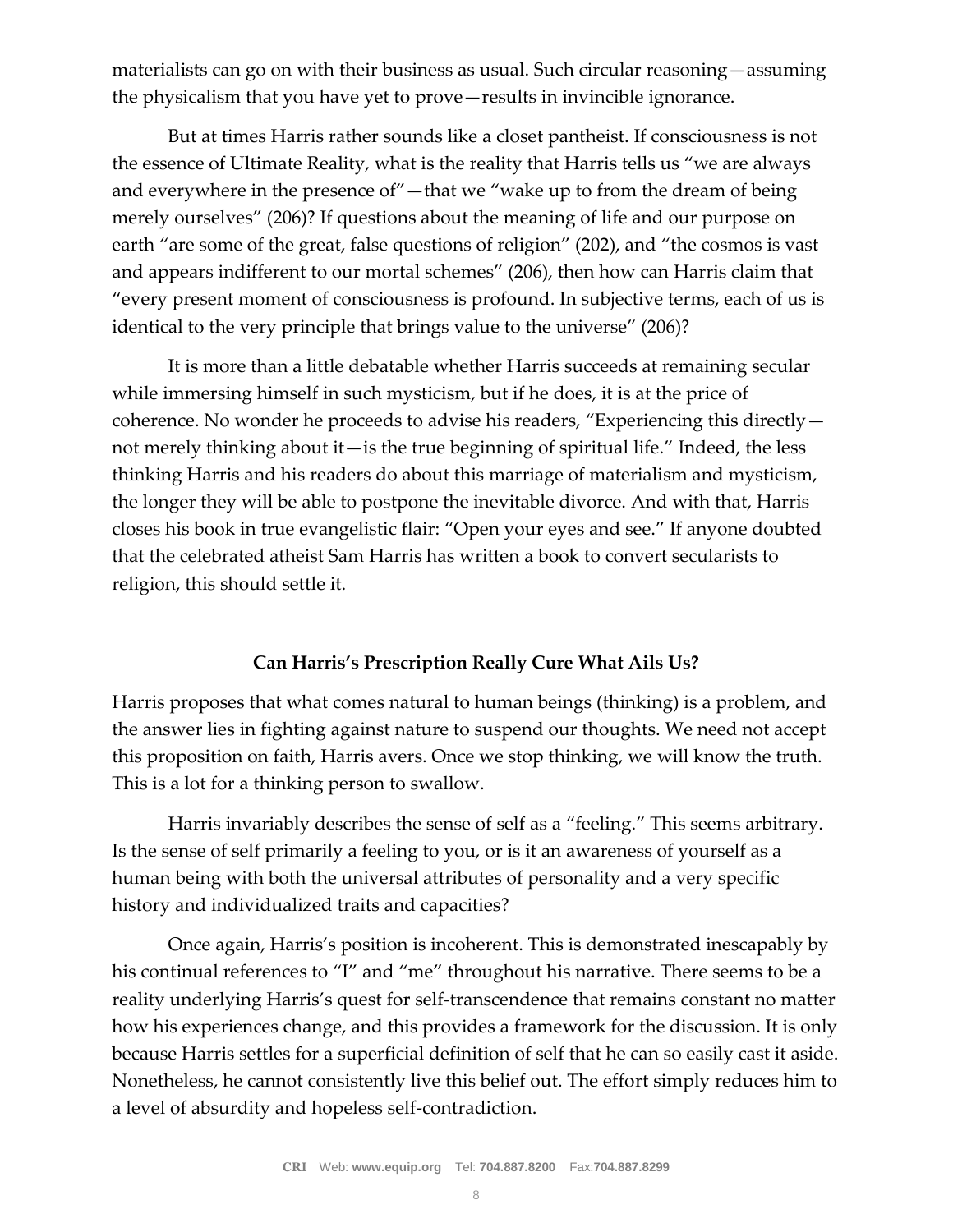The doctrine of the soul, on the other hand, perfectly fits our experience and thus passes the test of coherence that we should require of any worldview before we embrace it. If we have enduring souls, then our sense of being a permanent self through all of life's changes is both grounded and vindicated. While some mystery remains, the fact of consciousness is not a problem for substance (body-soul) dualism; but it is an insuperable problem for Harris's physicalism.

Conversely, the split-brain research that Harris believes poses an insurmountable problem for a single, indivisible self or a soul is only a problem if we engage in Harris's reductionism (the same reductionism that says the self cannot be real because it is merely a feeling that disappears when scrutinized). Both neurobiology and psychology assure us that our brains, minds, and personalities are complex entities that are whole only when their constituent parts are well integrated. If a personality becomes fragmented, we are not dealing with multiple personalities but rather a poorly integrated person, and so on. Furthermore, contrary to Harris, the human soul is believed to include, but not to be coextensive with, consciousness. Indeed, it is the very principle that would unite a divided brain or consciousness in one person, so Harris's example hardly disproves it.

Harris confuses the concepts of self and self-image. Based on my own extensive pre-Christian experience of the "ego death" process Harris describes, I will grant that when there is no perception occurring in consciousness, there is also no sense of self. But still, the same subject endures, remembers the experience, and tries to describe it later on. The attributes of a self—cognition, emotion, volition, speech, aesthetic awareness, and so forth—continue to be evident to some degree or other even during the experience of "selflessness." The person remains himself—he is just feeling detached from that fact. Now, this can affect his personality over time, as it did to me, but in retrospect, and from subsequent research and interviews, this is not a good thing. It is a process of depersonalization.

From a Christian theological standpoint, it leads to a diminishing of the image of God in oneself. As the saying goes, "You become like your god" (cf. Ps. 115:4–8). If your god (or view of Ultimate Reality) is impersonal, you will be less likely to place ultimate value on personhood. If you experience mystical states of "oneness" with an impersonal god, then you will become all the more depersonalized. If your God is superpersonal (perfect and fully realized in all personal capacities), then you will be drawn to become more like Him— more of what a human being is intended to be.

Buddhism is like a management program for the effects of the fall. We escape the suffering in life and achieve a state of well-being by detaching ourselves from our thoughts and observing them without pleasure or pain, identifying not with our thoughts but with contentless consciousness. But this antidote to the fall is one of going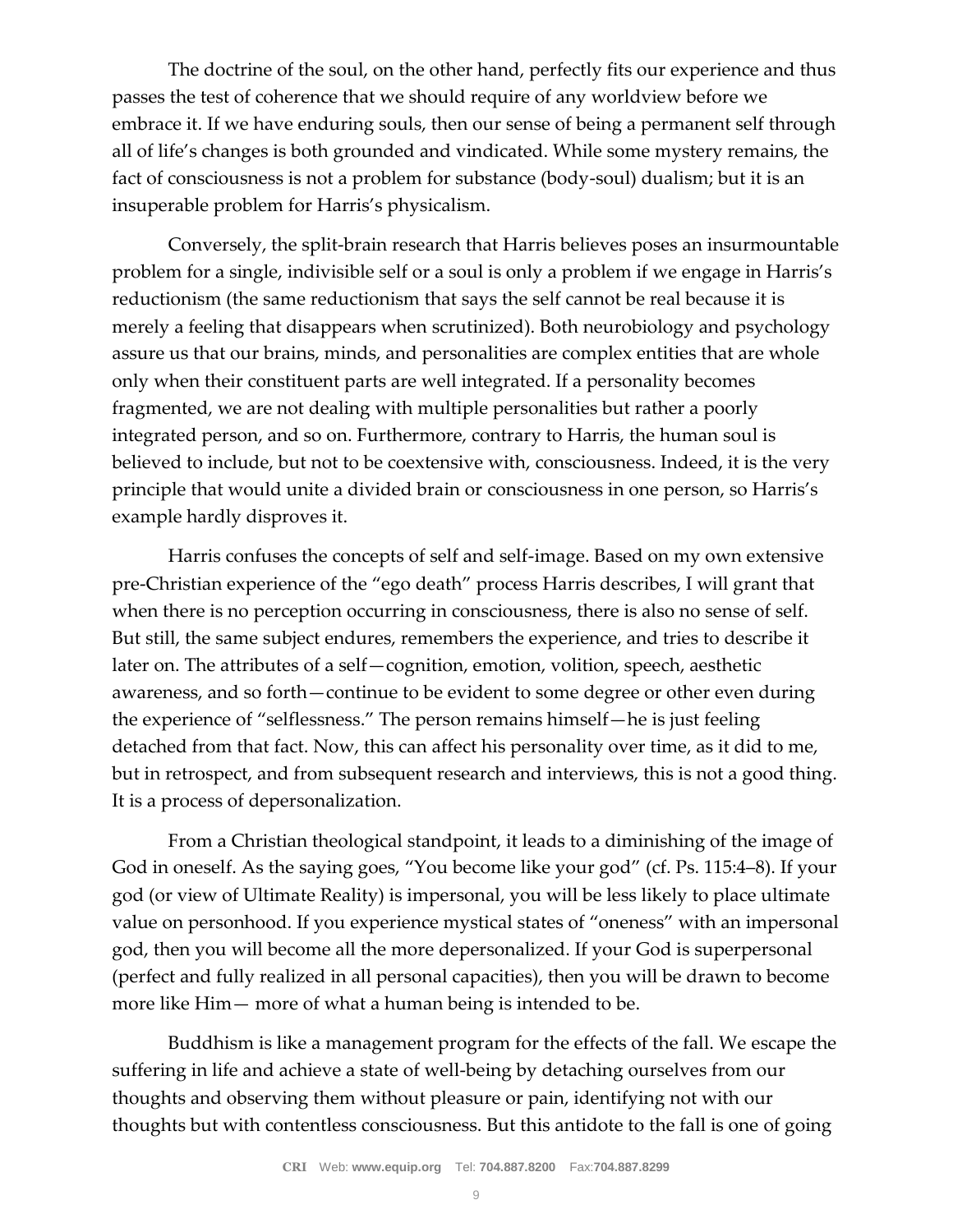back to the original "void" state of creation before God brought organization, complexity, and content to it (Gen. 1:2). Indeed, in Buddhism, the phenomenal world was originally, and remains essentially, a Void (Śūnyatā), and salvation is equated (variously in the different traditions) with returning to it.

The problem according to the Bible is that our persons have been infected by sin, which debilitates and corrupts our characters. God's antidote is Christ's vicarious death and resurrection, which bring forgiveness and deliverance from the deteriorating effects of guilt, the power to live differently, and the replacement of self with God at our center, which radiates outward through our beings with love, compassion, righteousness, sound judgment, and other attributes Buddhists would hope to attain.

How can one really be loving and compassionate if one becomes detached even from those feelings and merely observes them? Christianity is rather a passionate faith in which we love the Lord our God with our whole hearts, minds, souls, and strength (Mark 12:30). Desire is not the problem. Wrong desire is.

Furthermore, to the extent that not identifying with thoughts is valid, the Bible teaches it (e.g., Rom. 13:12–14; Col. 3:1–17). But according to Jesus (Matt. 15:18–20), thoughts in the mind reflect the condition of the heart. This problem cannot be corrected simply by dissociating from our thoughts, for they reflect a heart condition that is enduring, and that is our real problem. The answer is a change of heart that will result in different thoughts and different deeds. The question of heart attitude is a nonissue for Harris, but it is the critical issue for the God of the Bible (1 Sam. 16:7; Prov. 21:2; Luke 16:15).

Harris seems oblivious to the ubiquitous testimonies of born-again Christians that a personal relationship with God through Christ completely satisfied their souls and brought an end to the haunting sense that something was missing from their lives. Why has he missed this? Apparently, he has no category that he considers valid that would allow for it; but it is true nonetheless.

**Elliot Miller** is the editor-in-chief of the CHRISTIAN RESEARCH JOURNAL.

#### **NOTES**

- 1 See Elliot Miller, "A 'New Age' of Science," *Forward* 8, 3 (1985): http://www.equip.org/article/a-newage-of-science/#christian-books-2.
- 2 Harris's book entered the *New York Times* hardcover nonfiction Best Sellers list at no. 3, and at the time of this writing is no. 1 on Amazon's "Best Sellers in Sociology and Religion" list.
- 3 See, e.g., *eSKEPTIC*, the e-mail newsletter of the Skeptic Society, Wednesday, September 10, 2014,